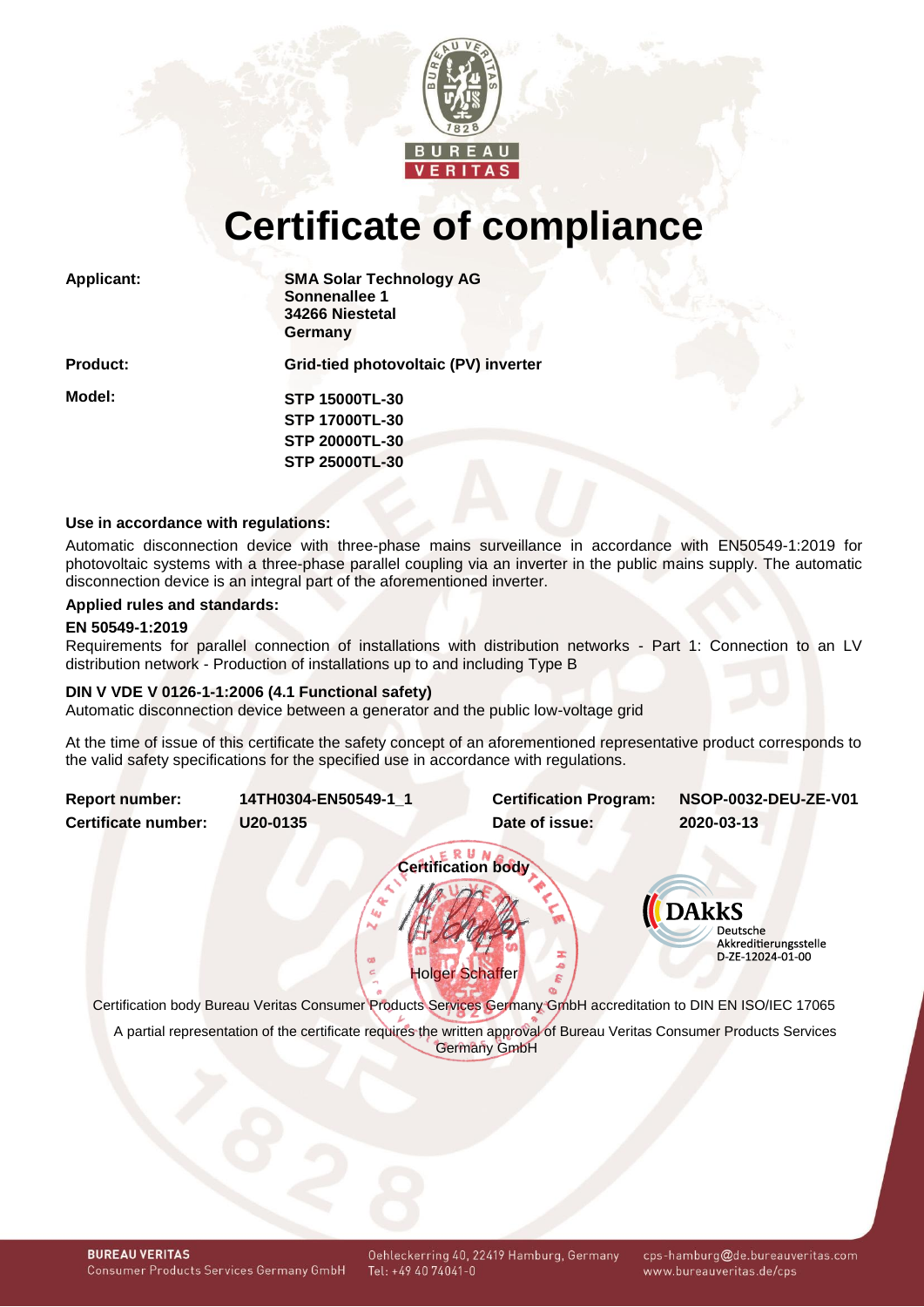

# **Appendix**

# **Extract from test report according to EN 50549-1 Nr. [14TH0304-EN50549-1](#page-0-1)\_1**

| Type Approval and declaration of compliance with the requirements of EN 50549-1. |                                                                        |                |                |                |  |  |  |  |
|----------------------------------------------------------------------------------|------------------------------------------------------------------------|----------------|----------------|----------------|--|--|--|--|
| Manufacturer / applicant:                                                        | SMA Solar Technology AG<br>Sonnenallee 1<br>34266 Niestetal<br>Germany |                |                |                |  |  |  |  |
| <b>Micro-generator Type</b>                                                      | Grid-tied photovoltaic inverter                                        |                |                |                |  |  |  |  |
|                                                                                  | STP 15000TL-30                                                         | STP 17000TL-30 | STP 20000TL-30 | STP 25000TL-30 |  |  |  |  |
| MPP DC voltage range [V]                                                         | $240 - 800$                                                            | $275 - 800$    | $320 - 800$    | 390 - 800      |  |  |  |  |
| Input DC voltage range [V]                                                       | $240 - 1000$                                                           | $275 - 1000$   | $320 - 1000$   | $390 - 1000$   |  |  |  |  |
| Input DC current [A]                                                             | nom. 2 x 16 max. 2 x 33                                                |                |                |                |  |  |  |  |
| Output AC voltage [V]                                                            | 400 3 / N / PE @ 50 / 60 Hz                                            |                |                |                |  |  |  |  |
| <b>Output AC current [A]</b>                                                     | 29                                                                     | 29             | 29             | 36,2           |  |  |  |  |
| <b>Output power [kVA]</b>                                                        | 15                                                                     | 17             | 20             | 25             |  |  |  |  |
| <b>Firmware version</b>                                                          | Beginning with 03.10.04.R                                              |                |                |                |  |  |  |  |
| <b>Measurement period:</b>                                                       | 2019-12-27 to 2020-02-26                                               |                |                |                |  |  |  |  |

# **Description of the structure of the power generation unit:**

The power generation unit is equipped with a PV and line-side EMC filter. The power generation unit has no galvanic isolation between DC input and AC output. Output switch-off is performed with single-fault tolerance based on two series-connected relays in each line and neutral. This enables a safe disconnection of the power generation unit from the network in case of error.

## **Setting of the interface protection:**

| <b>Parameter</b>                         | Min.<br>disconnection<br>time                   | Max.<br>disconnection<br>time                     | Min. operate<br>value | Max. operate<br>value | <b>Standard set</b><br>value |  |  |  |
|------------------------------------------|-------------------------------------------------|---------------------------------------------------|-----------------------|-----------------------|------------------------------|--|--|--|
| Over voltage (stage 1) a                 | 0,1s                                            | 100s                                              | 1,0V <sub>n</sub>     | 1,2V <sub>n</sub>     | $0,2s/1,2V_n$                |  |  |  |
| Over voltage (stage 2)                   | 0.1s                                            | 5s                                                | 1.0V <sub>n</sub>     | 1.3V <sub>n</sub>     | $0,1s/1,25V_n$               |  |  |  |
| Under voltage (stage 1)                  | 0,1s                                            | 100s                                              | $0.2V_n$              | 1.0V <sub>n</sub>     | $10s/0, 2V_n$                |  |  |  |
| Under voltage (stage 2)                  | 0,1s                                            | 5s                                                | $0,2V_n$              | 1.0V <sub>n</sub>     | $3s/0.8V_{n}$                |  |  |  |
| Over frequency                           | 0,1s                                            | 100s                                              | $1,0f_n$              | $1,04f_n$             | $0,1s/1,03f_n$               |  |  |  |
| Over frequency (stage 1)                 | 0,1s                                            | 5s                                                | 1,0f <sub>n</sub>     | $1,04f_n$             | $0,1s/1,03f_n$               |  |  |  |
| Under frequency                          | 0,1s                                            | 100s                                              | $0,94f_n$             | $1,04f_n$             | $0,1s/0,95f_n$               |  |  |  |
| Under frequency (stage 2)                | 0.1s                                            | 5s                                                | 0.94f <sub>n</sub>    | $1,04f_n$             | $0.1$ s/0.95f <sub>n</sub>   |  |  |  |
| Reconnection settings for voltage        | Adjustement range Min: 0-1Vn, Max:1-2Vn         | $0,85V_n (195,5V) \leq$<br>$V \le 1,10V_n (253V)$ |                       |                       |                              |  |  |  |
| Reconnection settings for frequency      | Adjustement range: Min: 44-60 Hz, Max: 50-66 Hz | 49.5Hz ≤ f ≤<br>50,1Hz                            |                       |                       |                              |  |  |  |
| Reconnection time                        |                                                 | $\geq 60s$                                        |                       |                       |                              |  |  |  |
| Active power gradient after reconnection |                                                 | 10%PEmax / per<br>minute                          |                       |                       |                              |  |  |  |
| Permanent DC-injection                   | 0,5% of rated inverter output current           |                                                   |                       |                       |                              |  |  |  |
| Loss of mains according EN 62116 (LoM)   | 2s                                              |                                                   |                       |                       |                              |  |  |  |